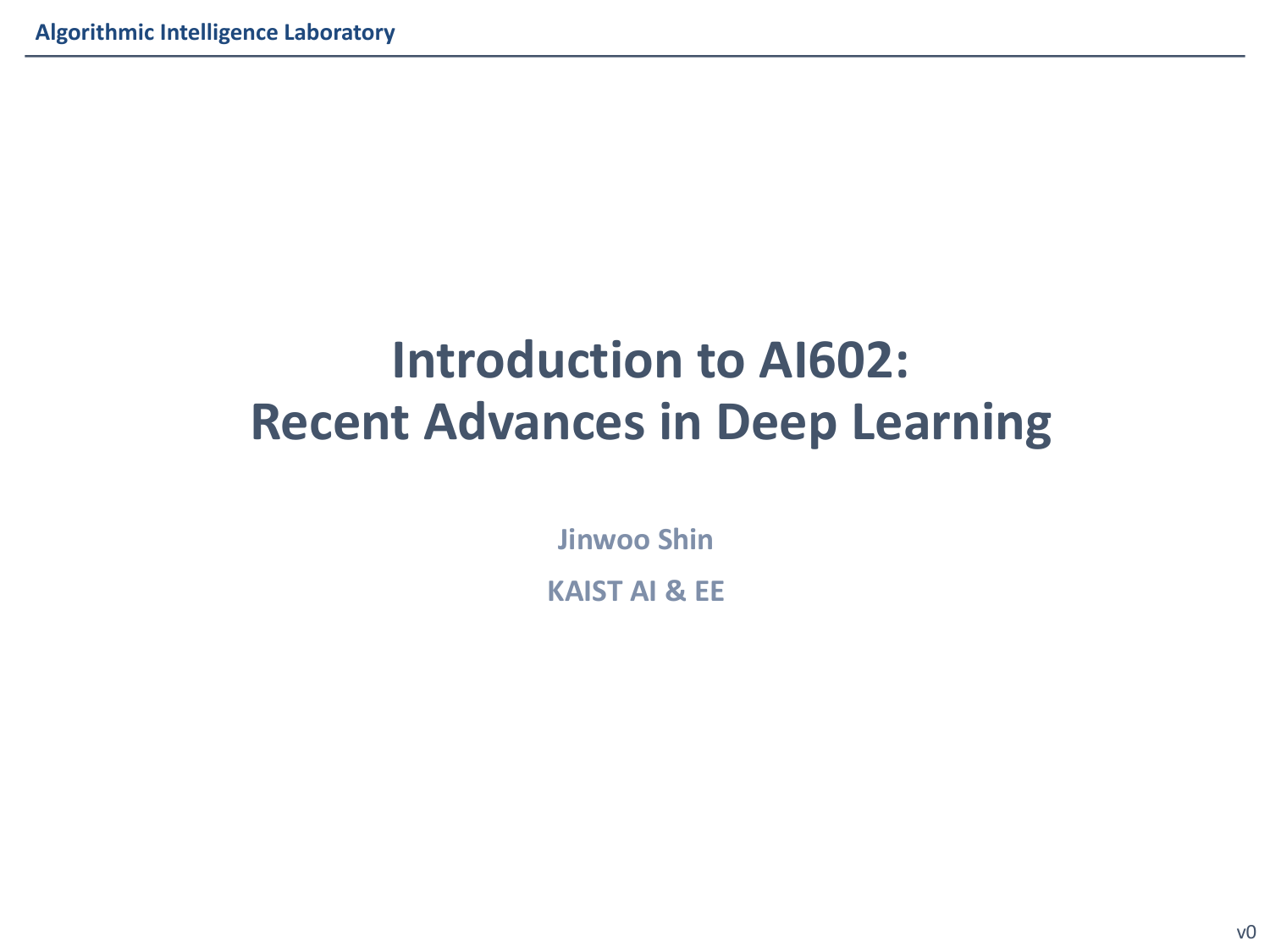## **Cour[se Information](https://kaist.zoom.us/j/2947126282?pwd=KzFlVmhkM1h2dCtUbGVwa1puektzdz09)**

- Goal: Cover a very partial subset of recent advances in deep learning
- Course homepage: http://alinlab.kaist.ac.kr/ai602\_2022.html
	- Slides are made by students in Algorithmic Intelligence Laboratory
	- Reference papers will be uploaded for each class (we have no textbook)
- Zoom link for the class
	- https://kaist.zoom.us/j/2947126282?pwd=KzFlVmhkM1h2dCtUbGVwa1
	- ID: 294 712 6282
	- pwd: G0tVa5
- Office hours: Every Monday, 10:15am-11am, after the class (on dema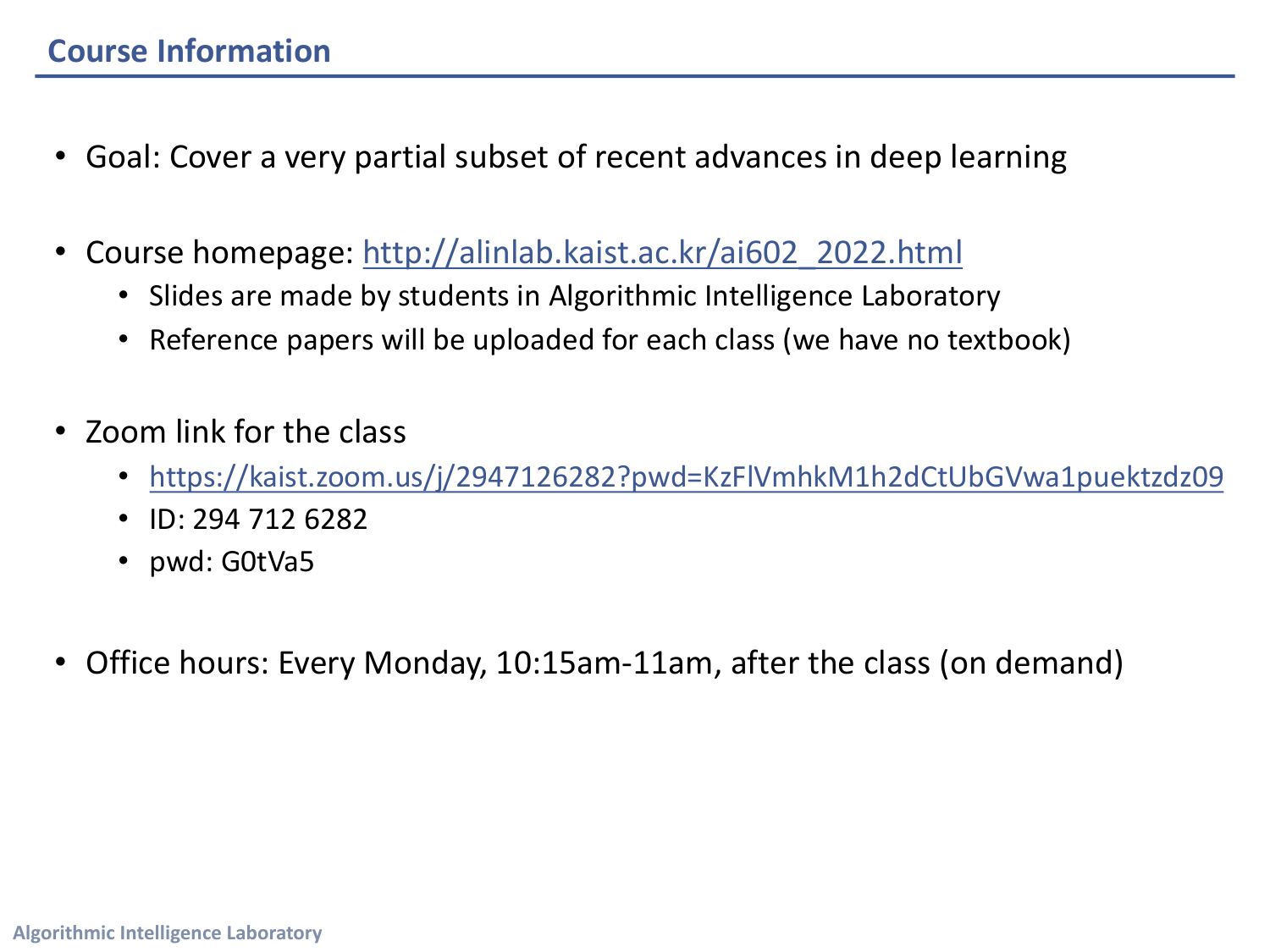#### **Instructor and TA[s](mailto:osikjs@kaist.ac.kr)**

- Instructor: Jinwoo Shin
	- Associate professor, KAIST AI and EE
	- Email: jinwoos@kaist.ac.kr

#### • TAs

- Junsu Kim, junsu.kim@kaist.ac.kr
- Seong Hyeon Park, seonghyp@kaist.ac.kr
- Seojin Kim, osikjs@kaist.ac.kr
- Minkyu Kim, kimmk135@kaist.ac.kr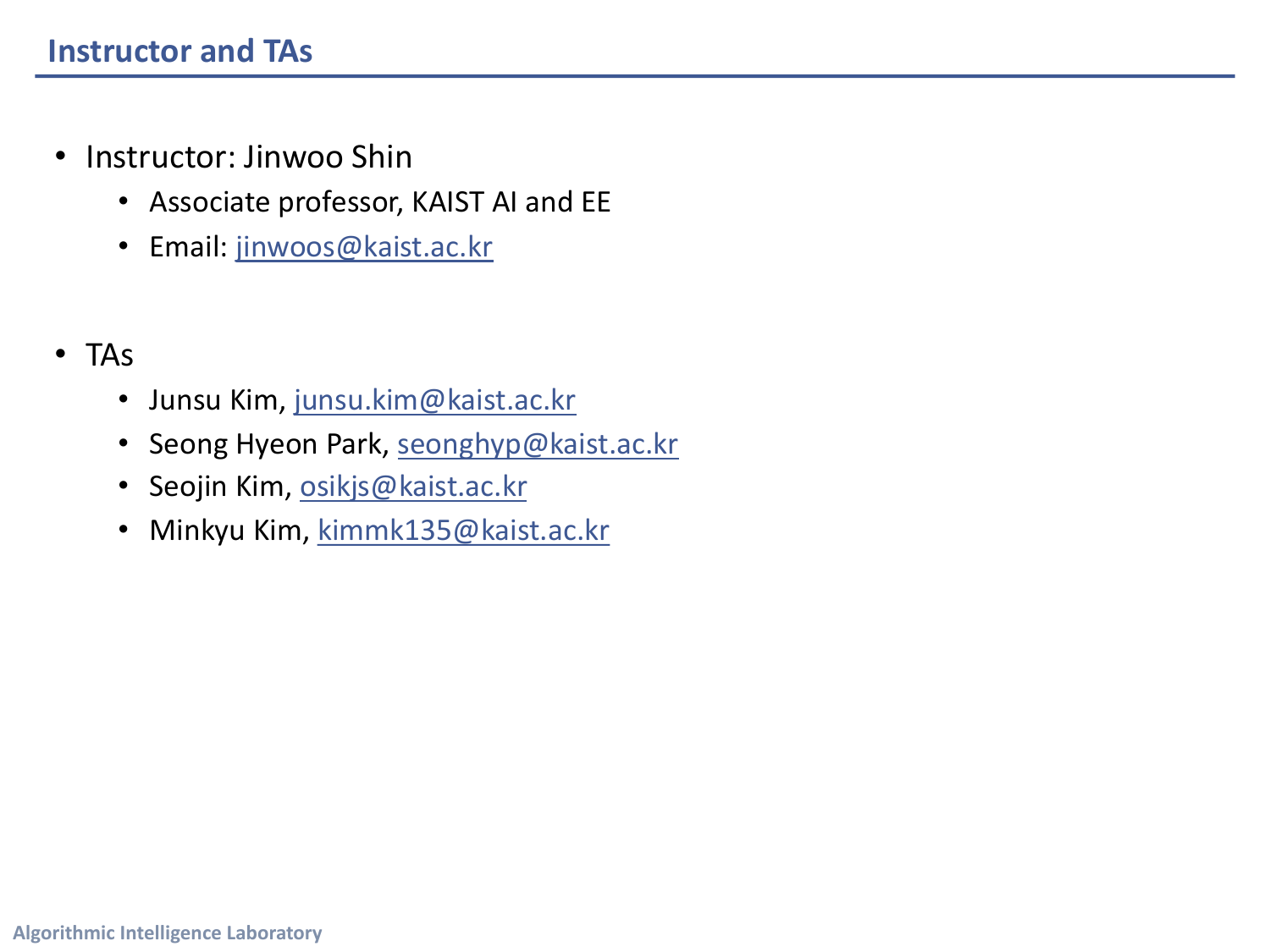#### **Prerequisites**

- How much backgrounds do I need?
	- This course is not an introductory course to deep learning
	- I will cover some backgrounds quickly, but not spend too much time
	- For example, I will not teach how to use TensorFlow or PyTorch
	- Very sorry, but if you worry about this, please drop the class
- For example, I assume all students know the following concepts
	- Supervised, unsupervised and reinforcement learning
	- Popular neural architectures (e.g., RNN, CNN, LSTM, GNN, ResNet)
	- Stochastic gradient descent
	- Batch normalization
	- Overfitting, underfitting and regularization
	- Reparameterization tricks
	- Popular generative models (e.g., GAN, VAE)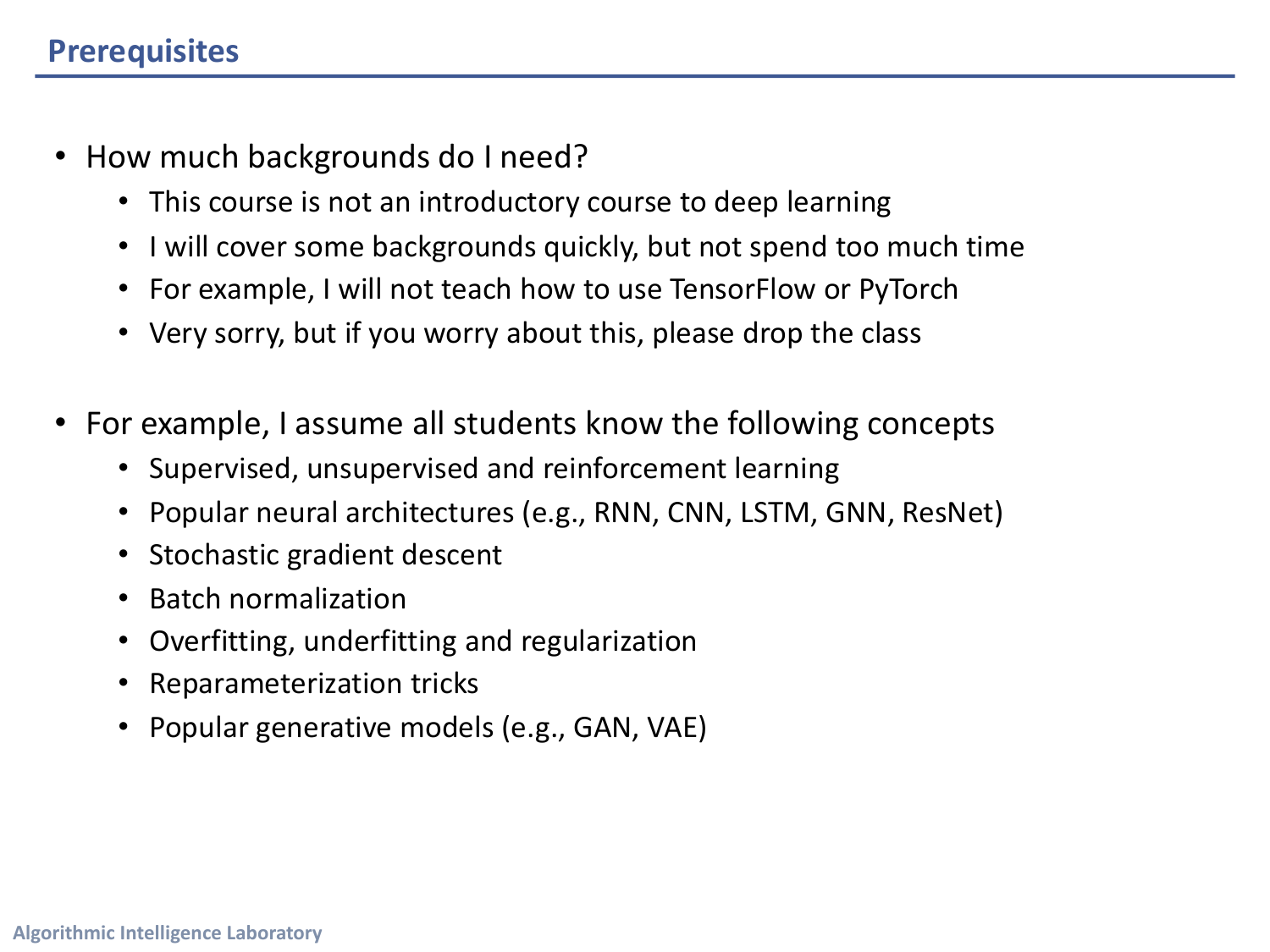### **Schedule**

- Each Lecture X (X>0) would take a day (or often two days)
	- Between lectures, there would be paper presentations by students

# **Schedule**

- Lecture o: Introduction to AI602
- Lecture 1: Advanced optimizers for neural networks
- Lecture 2: Advanced deep spatial models (e.g., for image recognition)
- Lecture 3: Advanced deep temporal models (e.g., for language modeling)
- Lecture 4: Advanced deep spatial-temporal models (e.g., for video recognition)
- Lecture 5: Advanced deep generative models I: Implicit density models
- Lecture 6: Advanced deep generative models II: Explicit density models
- Lecture 7: Self-supervised representation learning
- $\blacksquare$  Lecture 8: Neural fields
- Lecture 9: Transfer and continual learning
- Lecture 10: Meta learning
- Lecture 11: Robustness
- Lecture 12: Fairness and bias in AI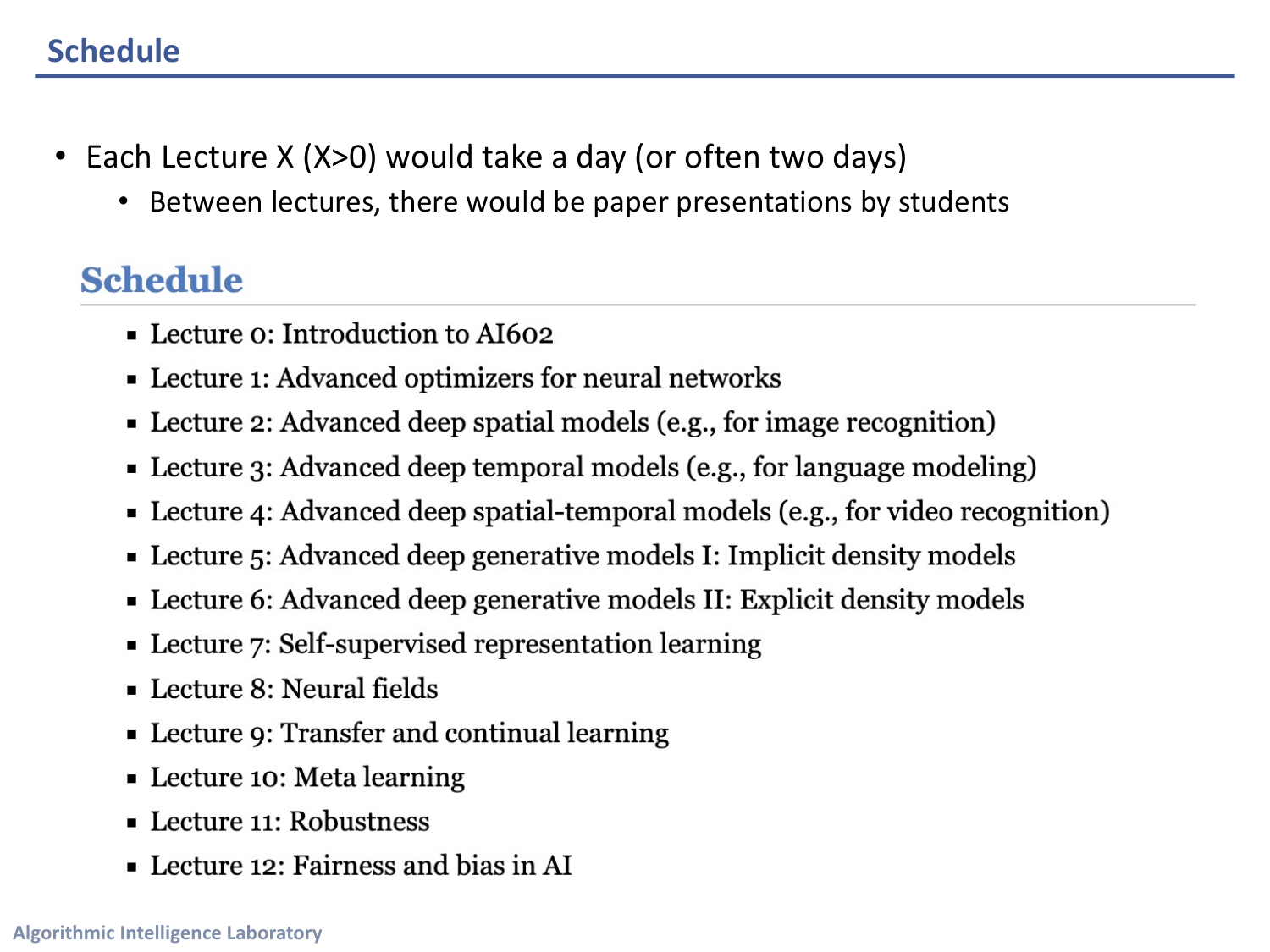- We will provide a list of papers in a Google Sheet by **3/1**.
	- You have to choose a paper
	- The paper is used for your presentation and report
	- You cannot choose a paper chosen by another student (first-come-first-serve)
	- If you do not choose your paper until **3/4**, you will be assigned to a random paper.
- Presentation (free format)
	- Present the paper's contents, e.g., motivation, problem, contribution, method, experiments, etc.
	- Your talk would be around 10-15 minutes, i.e., 10-20 slides.
	- You do not need to include your own experimental results
	- Presentation schedules will be announced on **3/6**